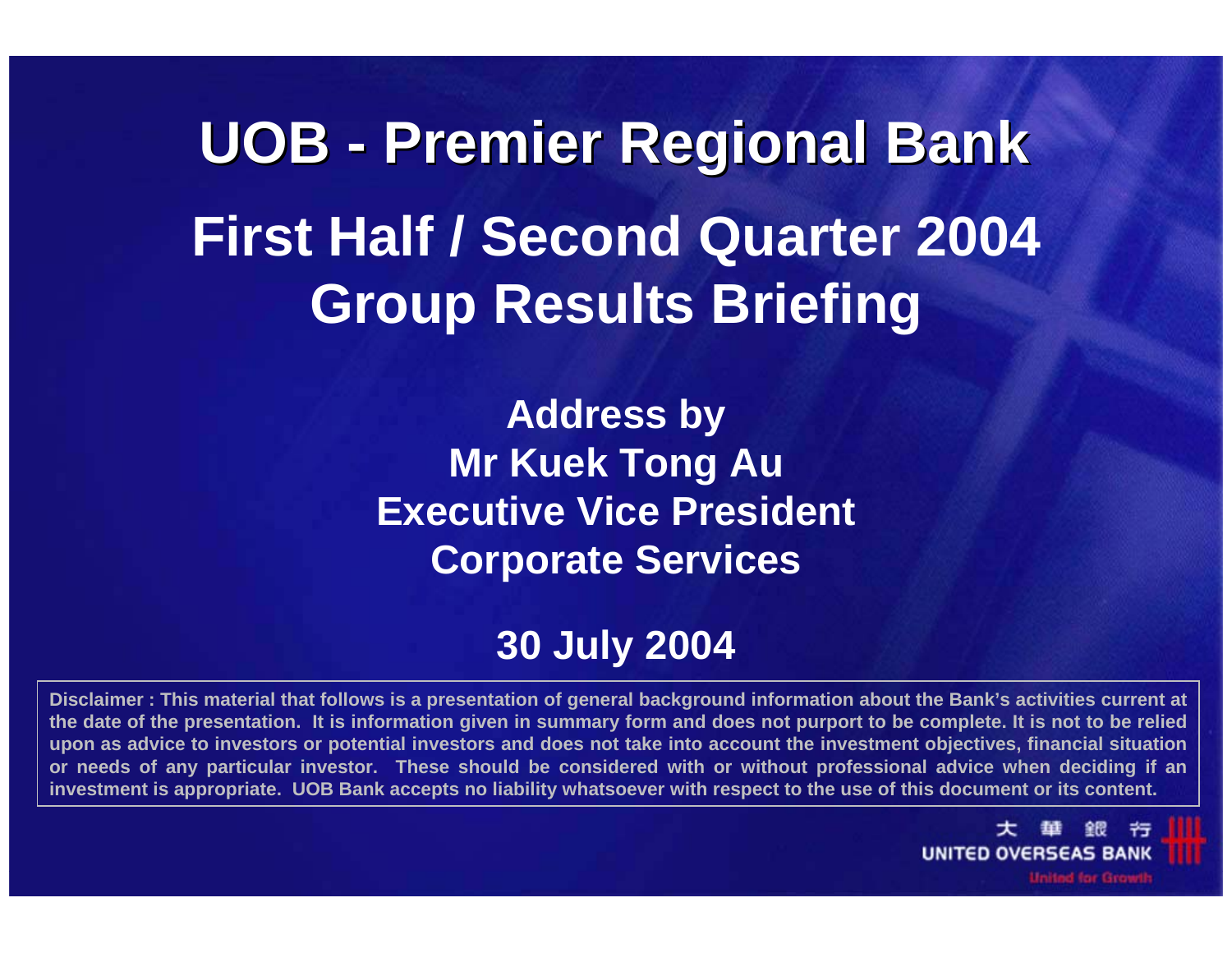# **Higher Profit Recorded in 1st Half 2004**

|                                                   | <b>1H04</b><br><b>1H03</b> |               | Incr / (Decr)  |               |
|---------------------------------------------------|----------------------------|---------------|----------------|---------------|
|                                                   | $\mathsf{Sm}$              | $\mathsf{Sm}$ | $\mathsf{S}$ m | $\frac{0}{0}$ |
| <b>Net Interest Income</b>                        | 1,056                      | 1,028         | 28             | 2.7           |
| <b>Non-Interest Income</b>                        | 515                        | 547           | (32)           | (5.7)         |
| <b>Total Income</b>                               | 1,571                      | 1,575         | (4)            | (0.2)         |
| <b>Less: Operating Expenses</b>                   | 548                        | 537           | 11             | 2.1           |
| <b>Operating Profit before Goodwill</b>           |                            |               |                |               |
| and Provisions                                    | 1,023                      | 1,038         | (15)           | (1.4)         |
| <b>Less: Goodwill Amortisation</b>                | 101                        | 102           | (1)            | (1.2)         |
| <b>Provisions</b>                                 | 76                         | 280           | (204)          | (72.9)        |
| <b>Operating Profit after Goodwill</b>            |                            |               |                |               |
| and Provisions                                    | 846                        | 656           | 190            | 29.0          |
| <b>Share of Profit of Associates</b>              | 76                         | 30            | 46             | 156.3         |
| <b>Profit before Tax &amp; Minority Interests</b> | 922                        | 686           | 236            | 34.5          |
| <b>Less: Tax &amp; Minority Interests</b>         | 218                        | 185           | 33             | 18.0          |
| <b>Net Profit After Tax</b>                       | 705                        | 501           | 204            | 40.5          |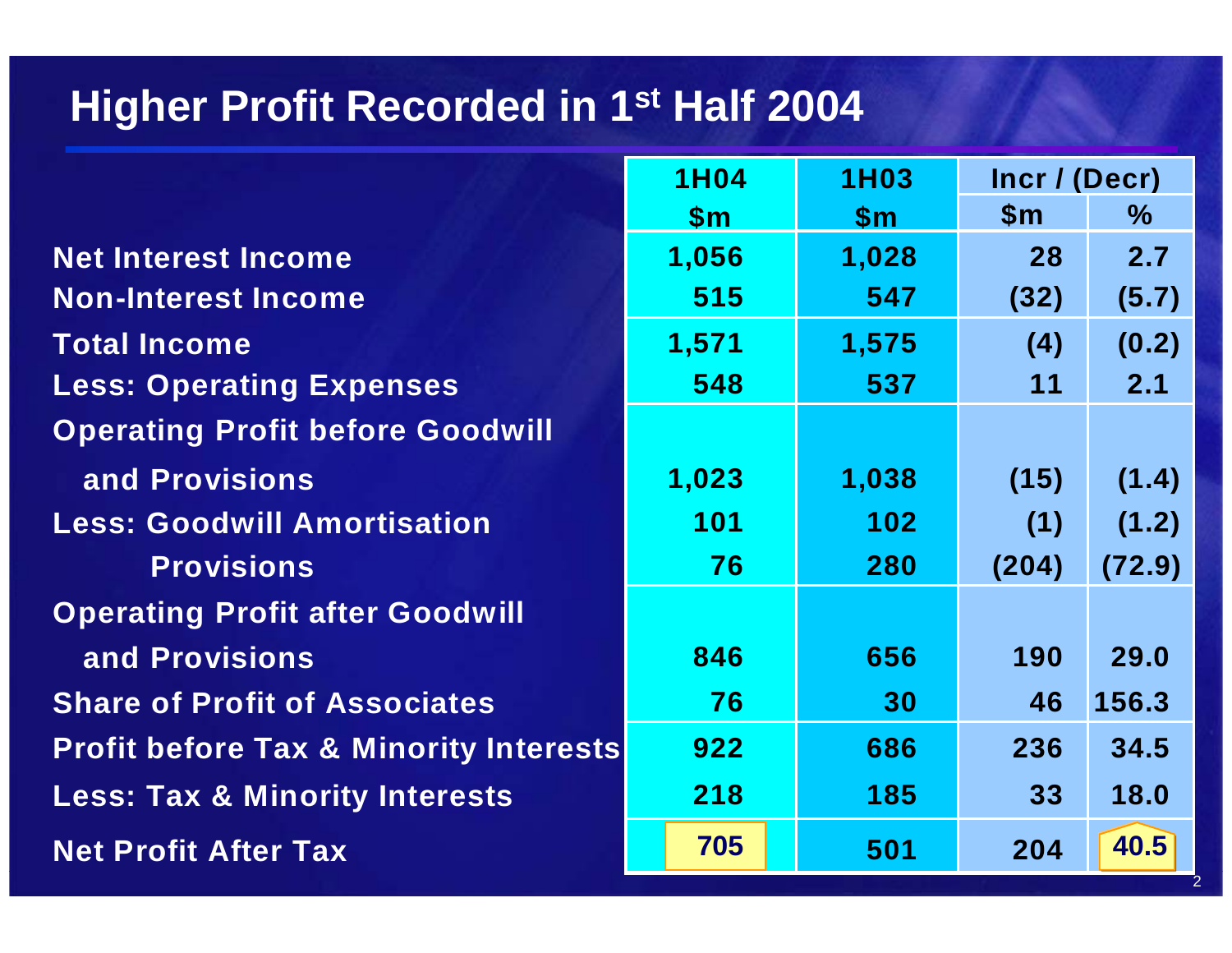#### **Profit Growth in 2nd Quarter 2004**

|                                                   | <b>2Q04</b><br><b>2Q03</b> |               | Incr / (Decr)  |        |
|---------------------------------------------------|----------------------------|---------------|----------------|--------|
|                                                   | $\mathsf{Sm}$              | $\mathsf{Sm}$ | $\mathsf{S}$ m | $\%$   |
| <b>Net Interest Income</b>                        | 533                        | 510           | 23             | 4.3    |
| <b>Non-Interest Income</b>                        | 222                        | 278           | (56)           | (20.1) |
| <b>Total Income</b>                               | 755                        | 789           | (34)           | (4.3)  |
| <b>Less: Operating Expenses</b>                   | 280                        | 271           | 9              | 3.4    |
| <b>Operating Profit before Goodwill</b>           |                            |               |                |        |
| and Provisions                                    | 474                        | 517           | (43)           | (8.3)  |
| <b>Less: Goodwill amortisation</b>                | 50                         | 51            | (1)            | (1.3)  |
| <b>Provisions</b>                                 | 16                         | 171           | (155)          | (90.9) |
| <b>Operating Profit after Goodwill</b>            |                            |               |                |        |
| and Provisions                                    | 408                        | 296           | 112            | 38.1   |
| <b>Share of Profit of Associates</b>              | 47                         | 27            | <b>20</b>      | 73.5   |
| <b>Profit before Tax &amp; Minority Interests</b> | 455                        | 323           | 132            | 41.0   |
| <b>Less: Tax &amp; Minority Interests</b>         | 108                        | 84            | 24             | 27.9   |
| <b>Net Profit After Tax</b>                       | 347                        | 239           | 108            | 45.6   |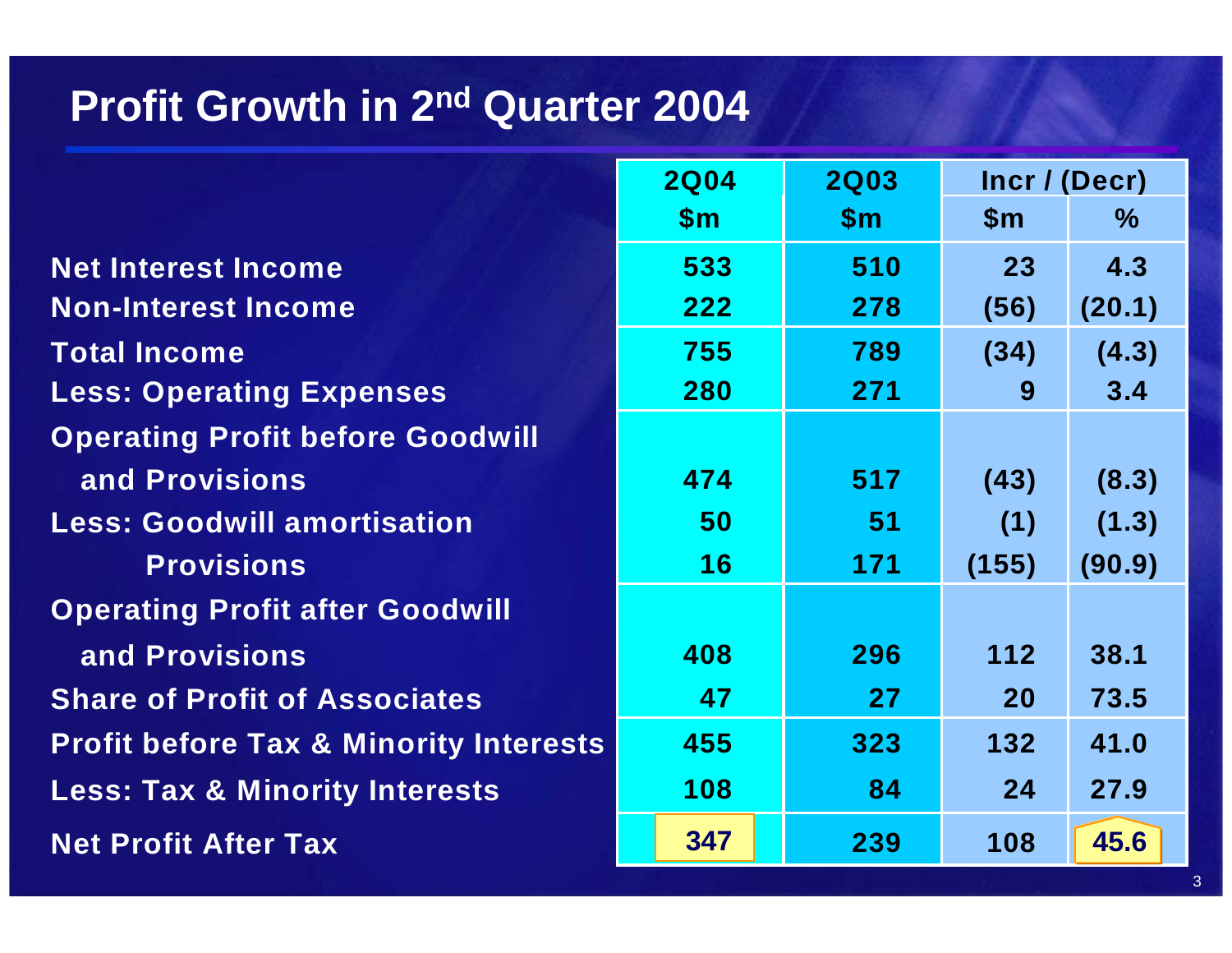# **Higher Net Interest Income despite Lower Margin**

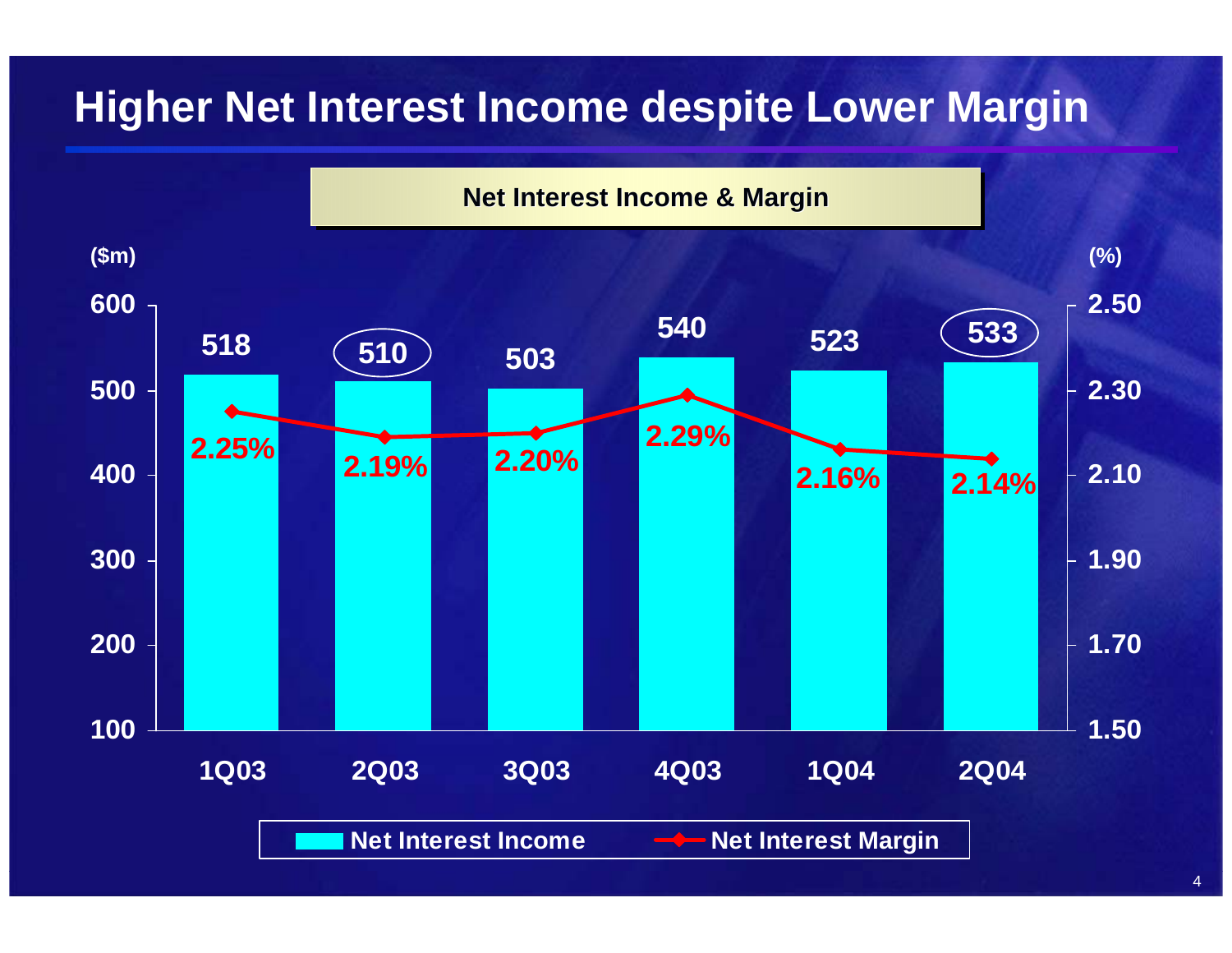#### **Improved Fee-based Income overshadowed by Lower Contributions from Securities and FX Dealings**

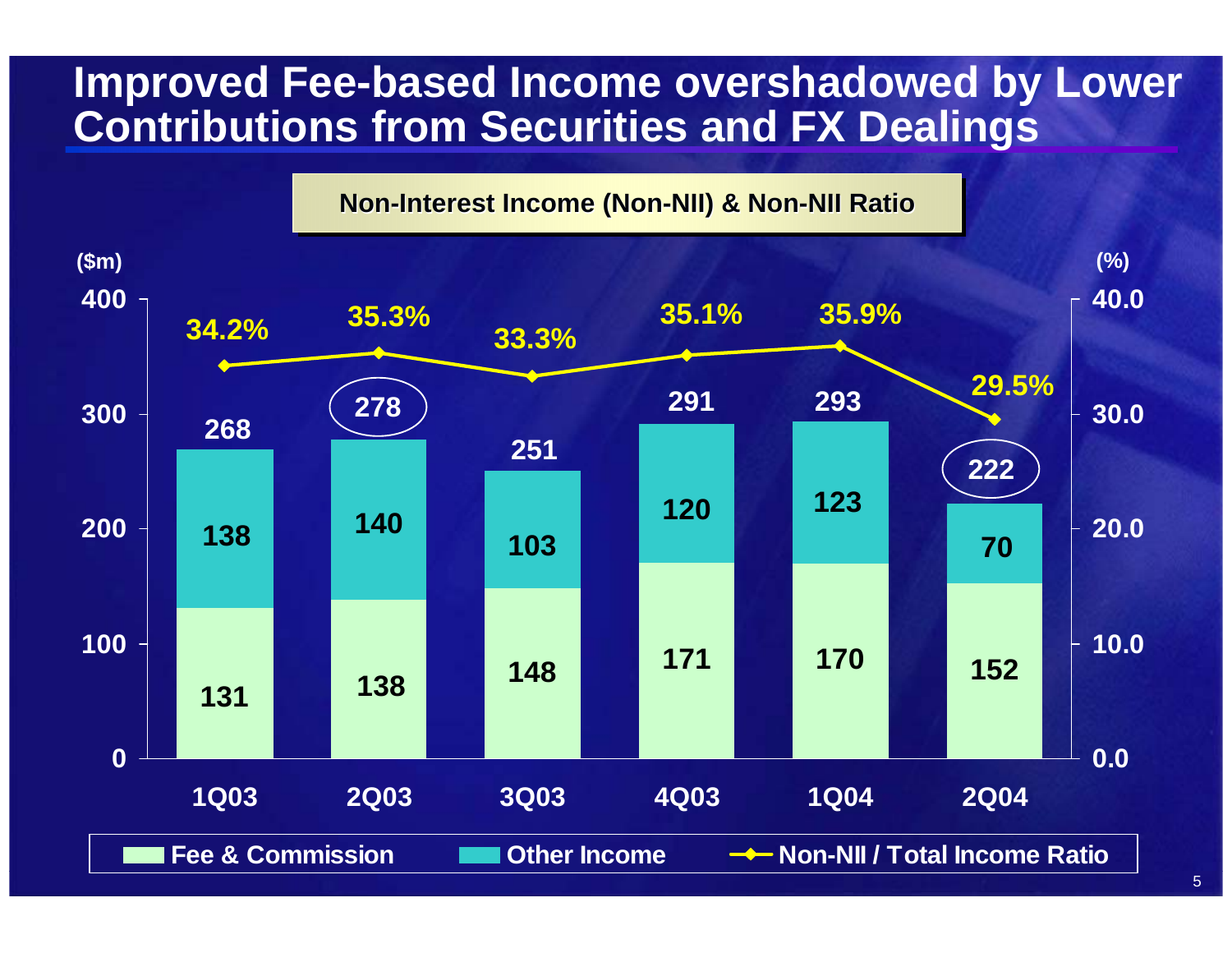# **Continue Disciplined Costs Management**

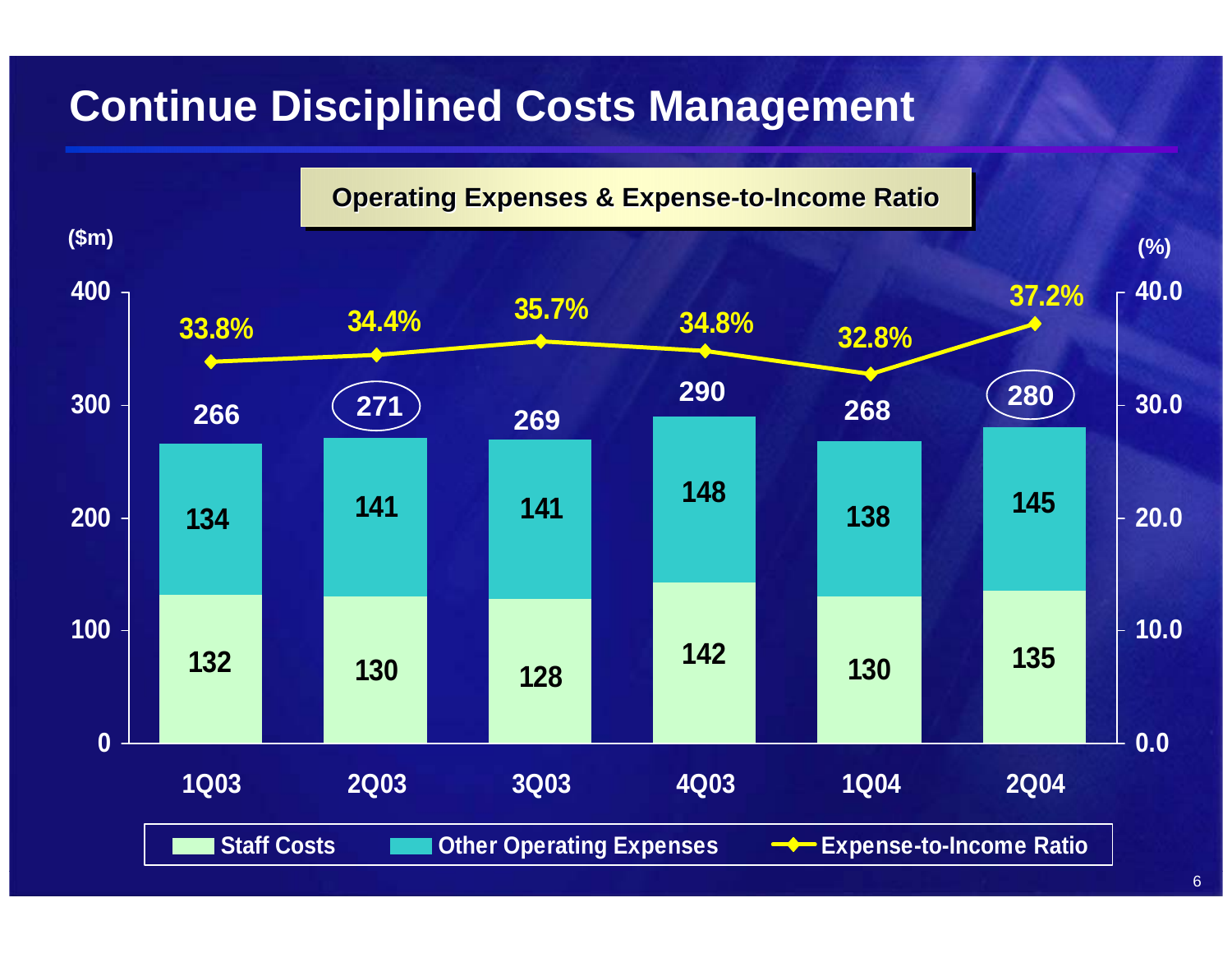# **Reduced Provision Charges**

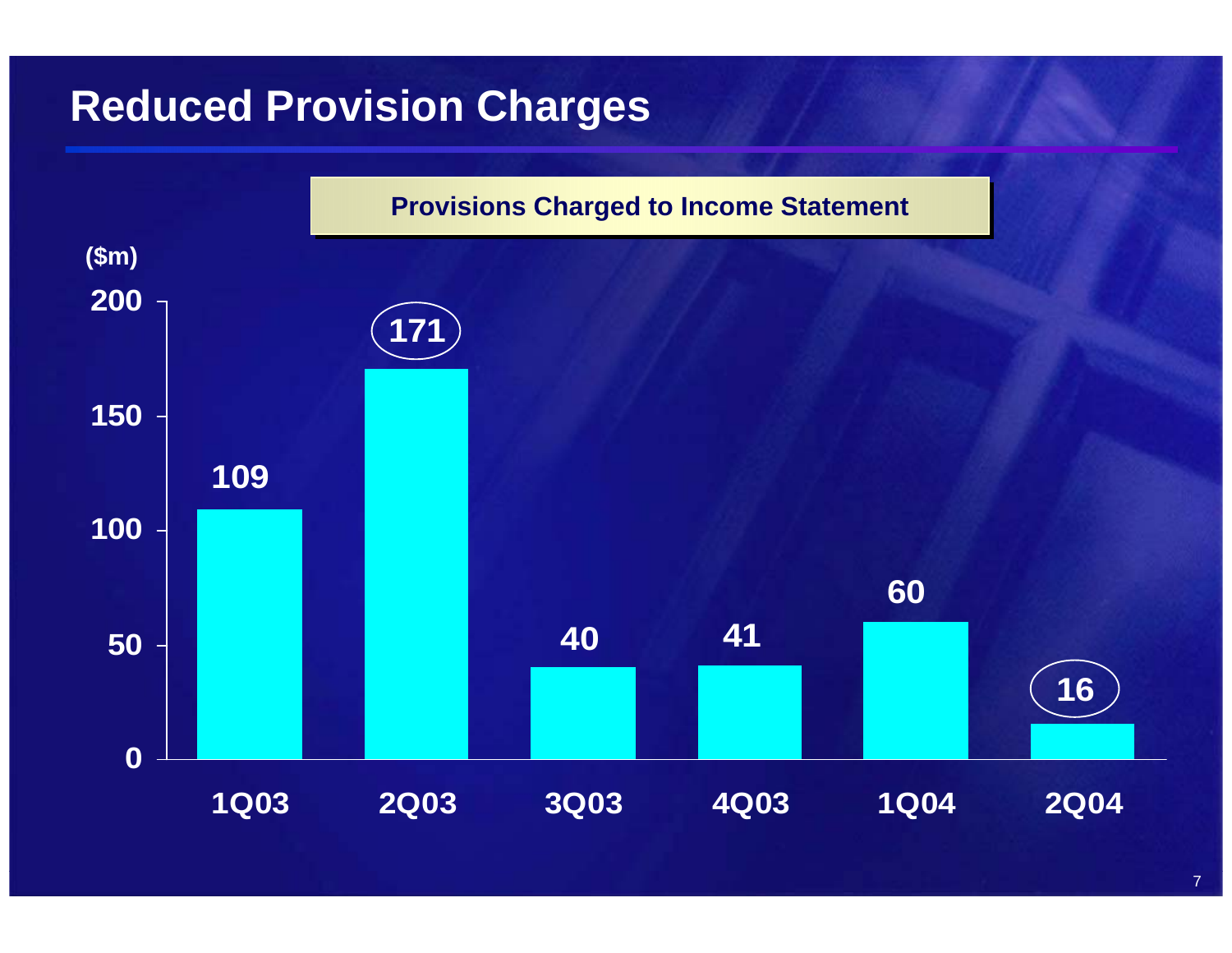# **Higher YTD Cash ROE from Profit Growth**

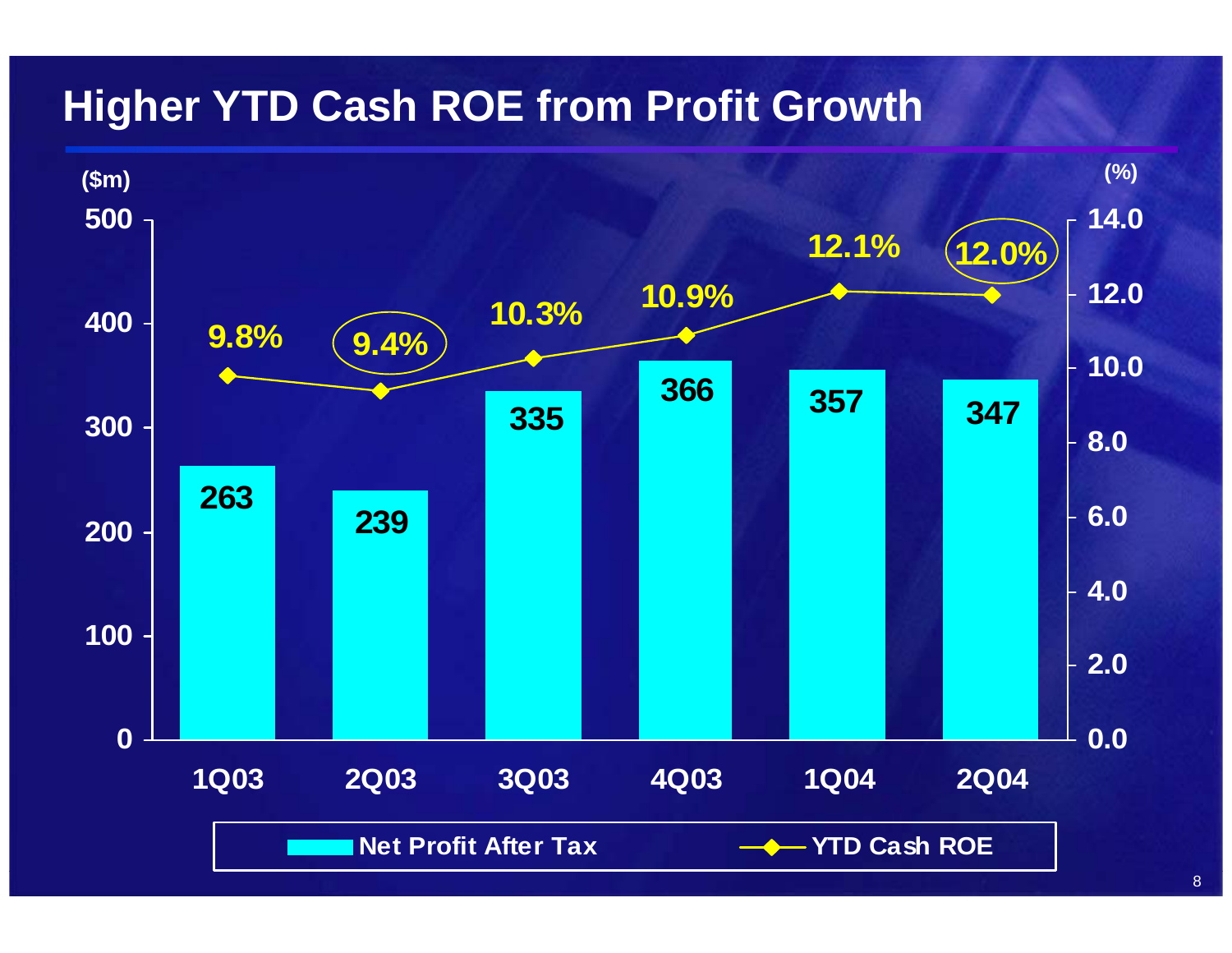# **Improved Earnings Per Share**



9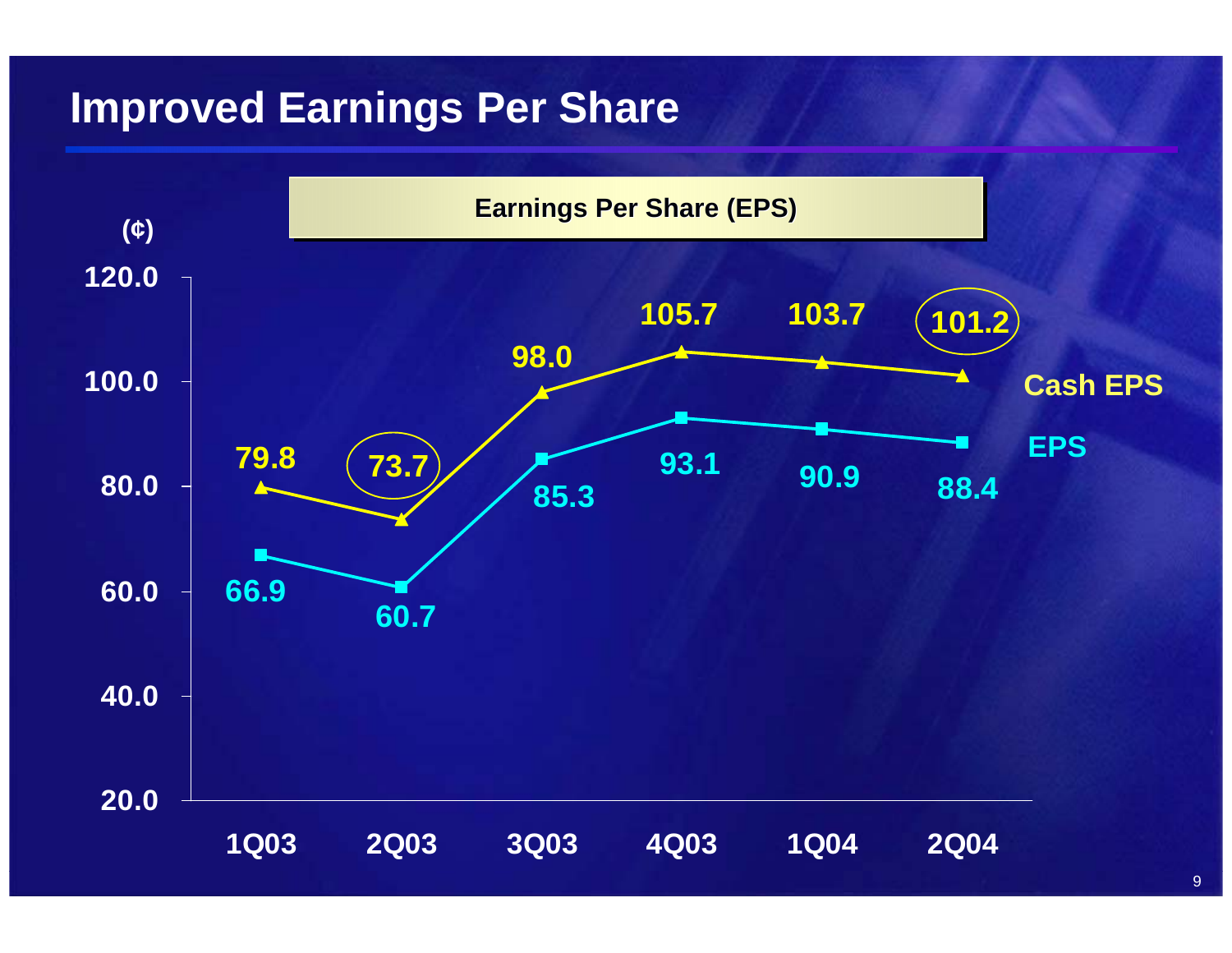# **Loans Demand Relatively Stable**

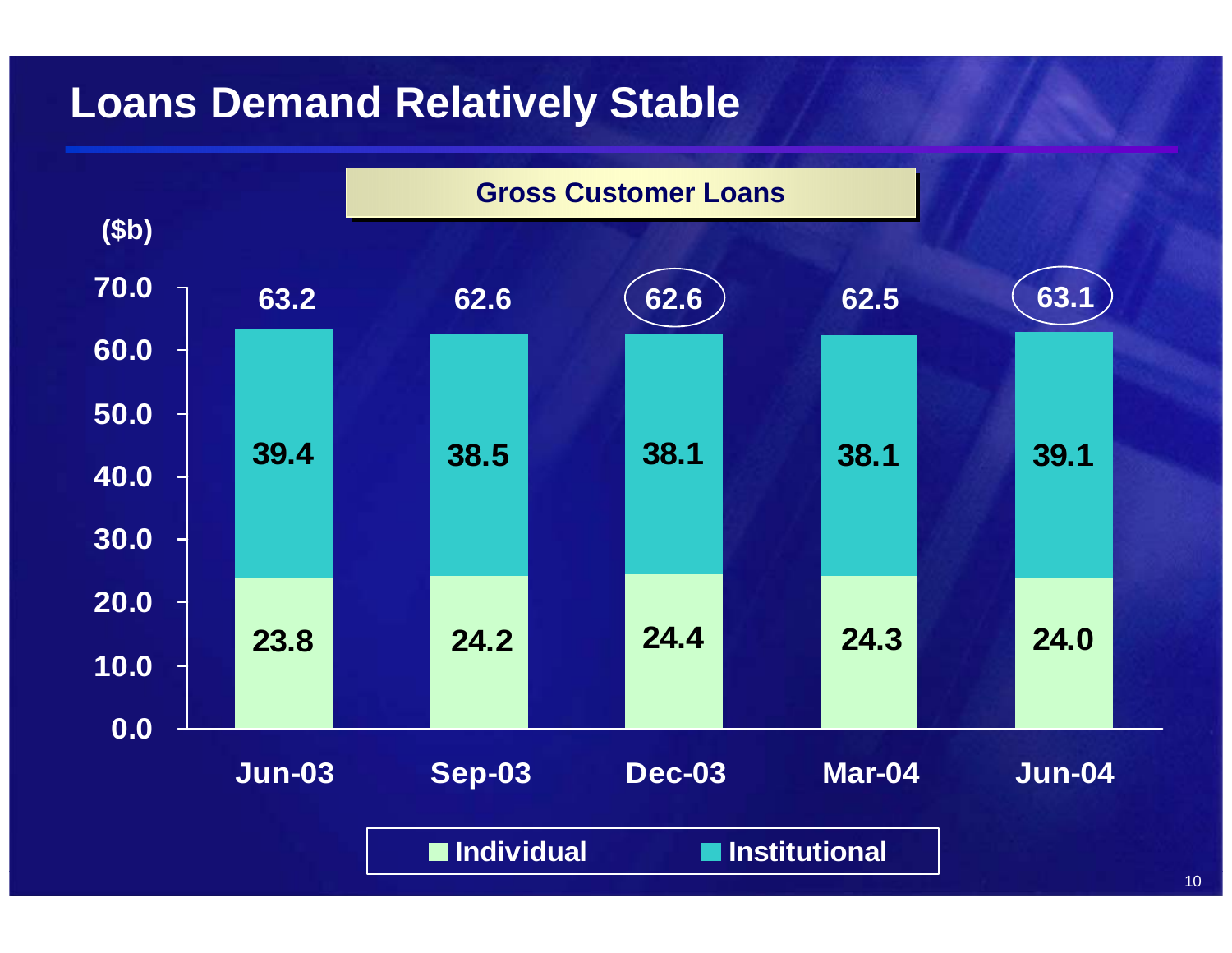# **Growth in Customer Deposits**

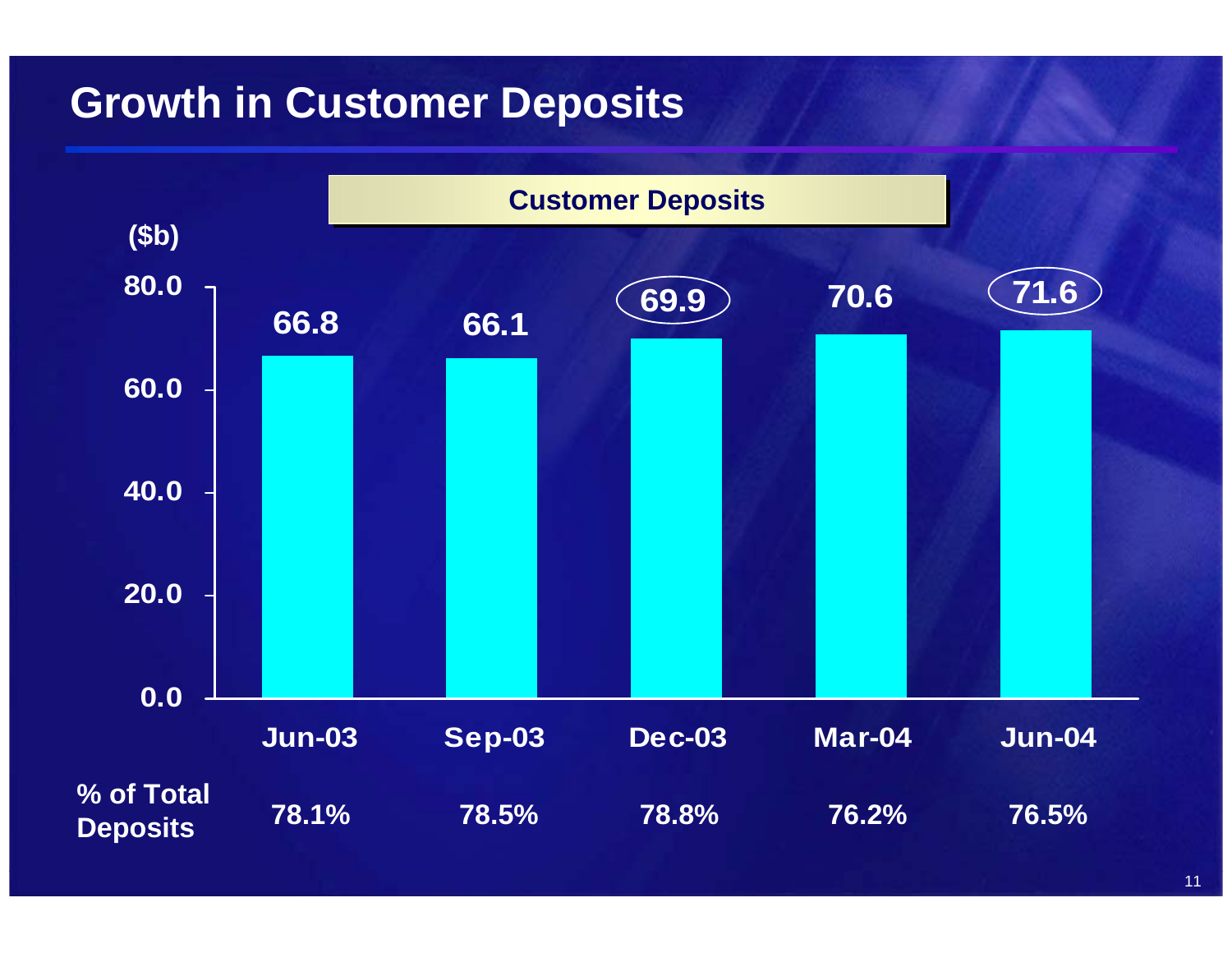### **Lower Loans / Deposits Ratio**

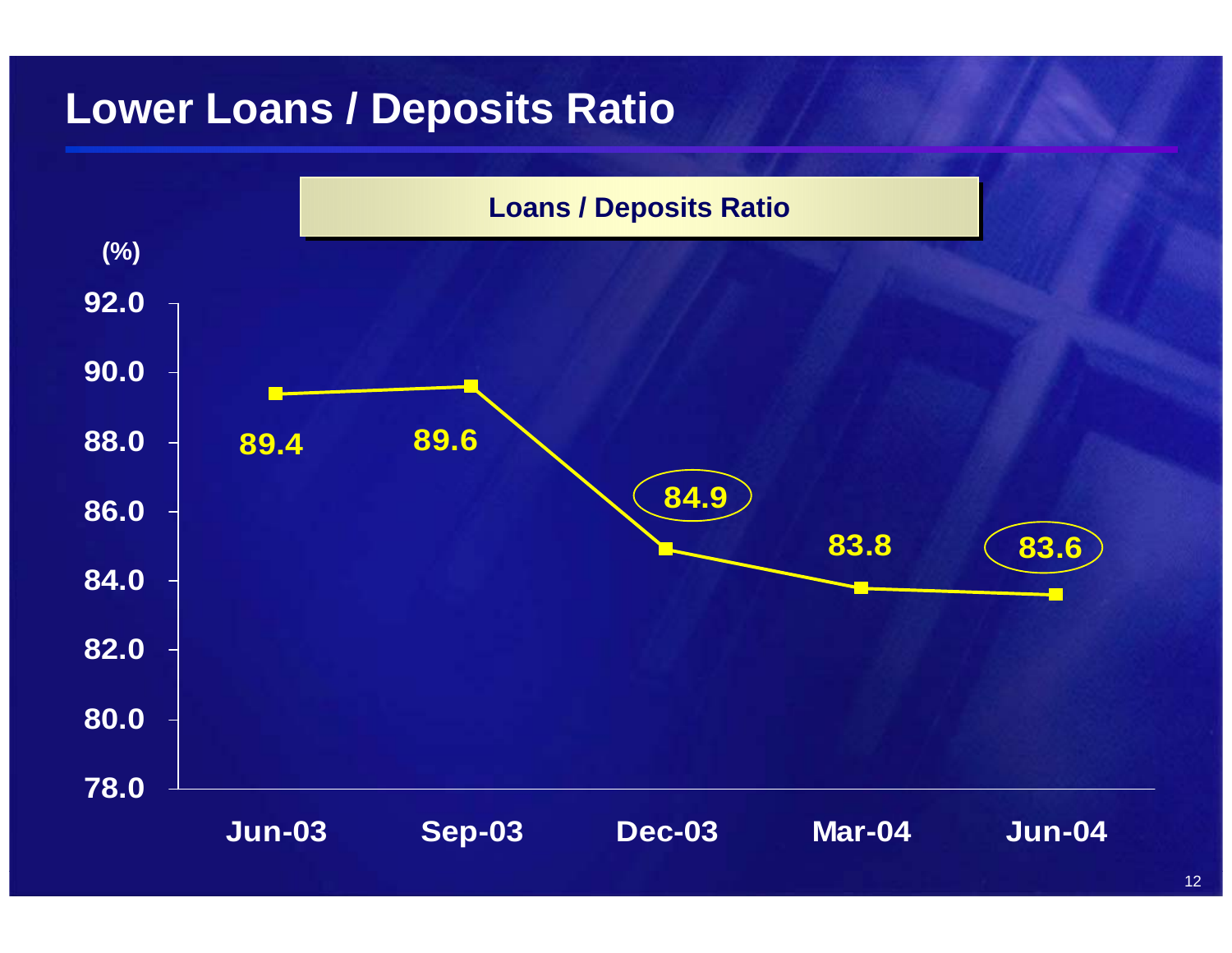# **Decline in Non-Performing Loans (NPLs)**

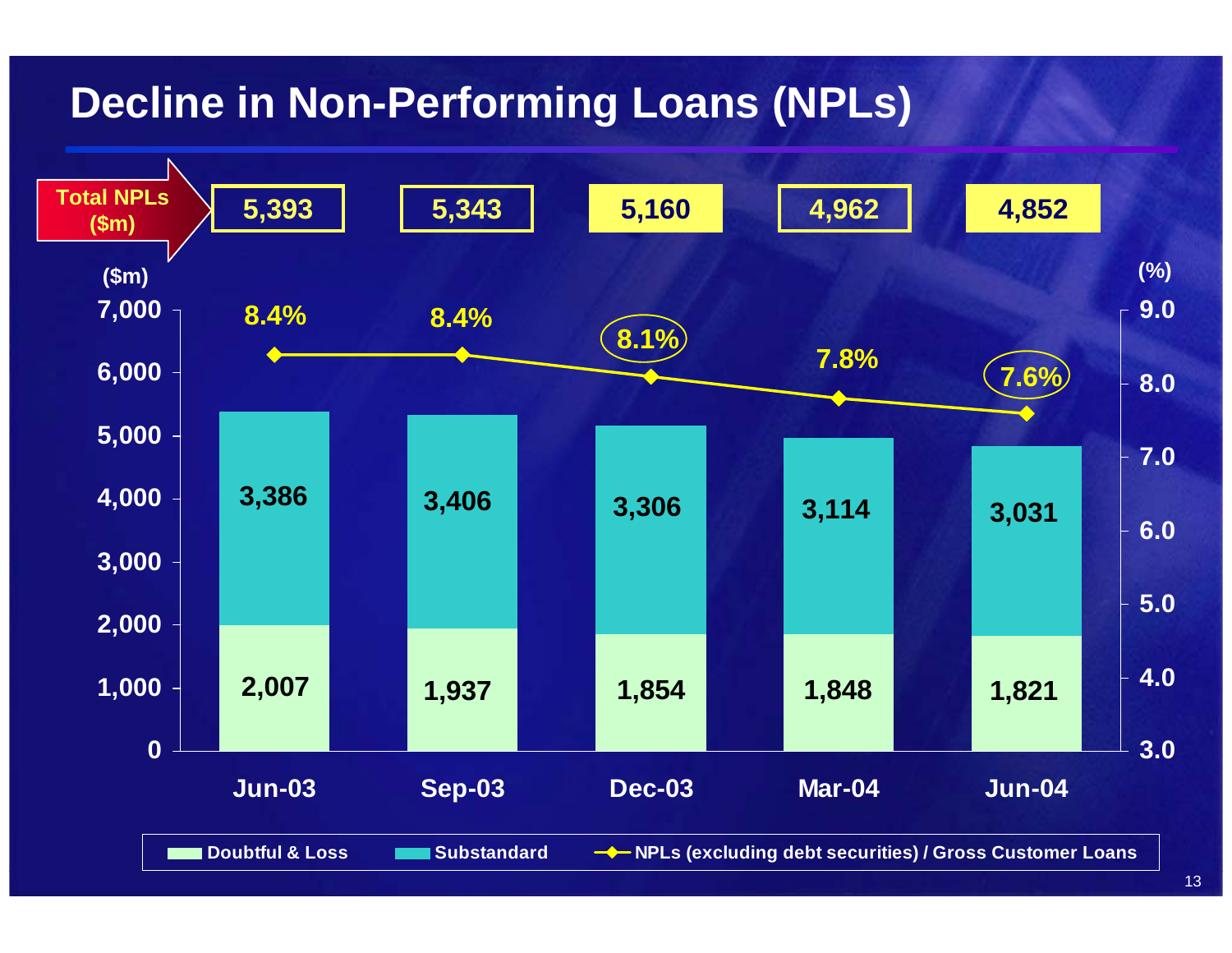# **Reduction in NPLs Mainly from Singapore**

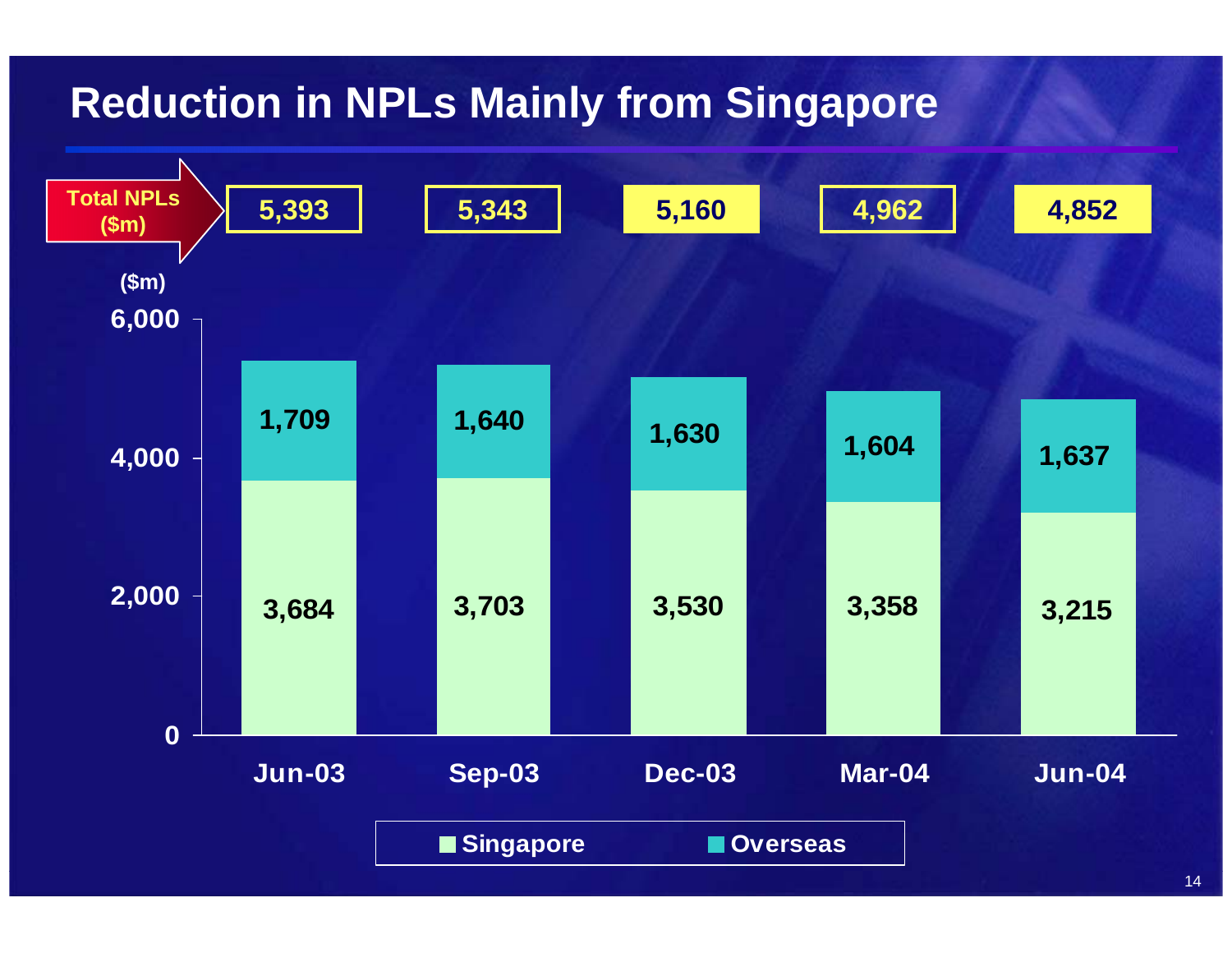### **Improved NPLs Ratios for Most Sectors**

|  |  |  | <b>NPLs Ratios By Industry</b> |
|--|--|--|--------------------------------|
|--|--|--|--------------------------------|

|                                        | Jun-04        | <b>Dec-03</b> | Incr / (Decr) | <b>Jun-03</b> | Incr / (Decr) |
|----------------------------------------|---------------|---------------|---------------|---------------|---------------|
|                                        | $\frac{0}{0}$ | $\frac{1}{2}$ | $%$ pts       | $\%$          | $%$ pts       |
| <b>Transport, storage and</b>          |               |               |               |               |               |
| communication                          | 3.8           | 5.0           | (1.2)         | 6.1           | (2.3)         |
| <b>Building and construction</b>       | 10.9          | 10.3          | 0.6           | 9.6           | 1.3           |
| <b>Manufacturing</b>                   | 12.5          | 12.7          | (0.2)         | 15.7          | (3.2)         |
| <b>Non-bank financial institutions</b> | 7.6           | 9.5           | (1.9)         | 9.0           | (1.4)         |
| <b>General commerce</b>                | 8.1           | 8.1           |               | 8.3           | (0.2)         |
| <b>Professionals and</b>               |               |               |               |               |               |
| private individuals                    | 8.8           | 9.6           | (0.8)         | 10.2          | (1.4)         |
| <b>Housing loans</b>                   | 3.5           | 4.3           | (0.8)         | 4.3           | (0.8)         |
| <b>Other</b>                           | 6.7           | 5.7           | 1.0           | 5.5           | 1.2           |
| NPLs*/                                 |               |               |               |               |               |
| <b>Gross Customer Loans</b>            | 7.6           | 8.1           | (0.5)         | 8.4           | (0.8)         |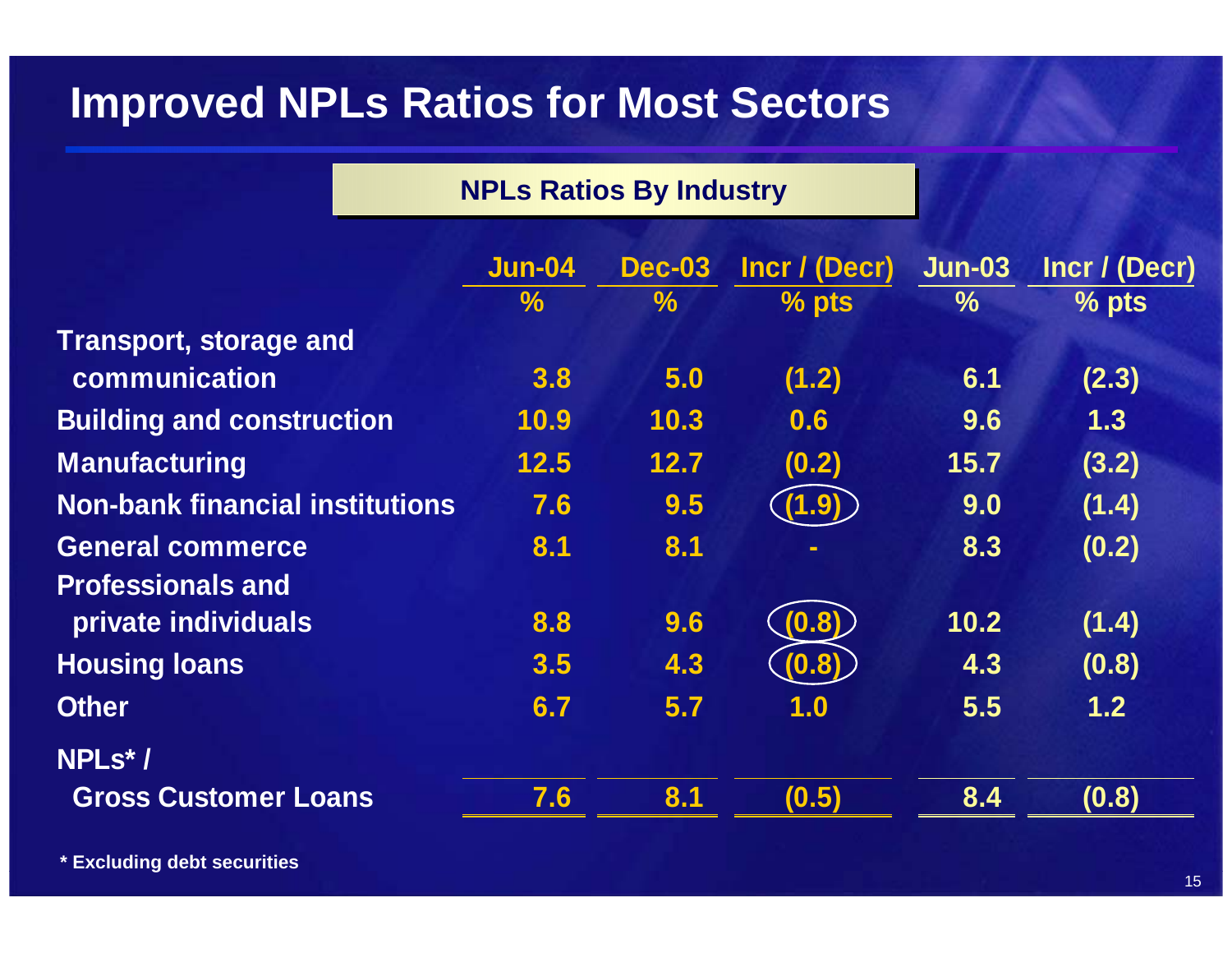#### **Decrease in Cumulative Provisions in Tandem with the Drop in NPLs**

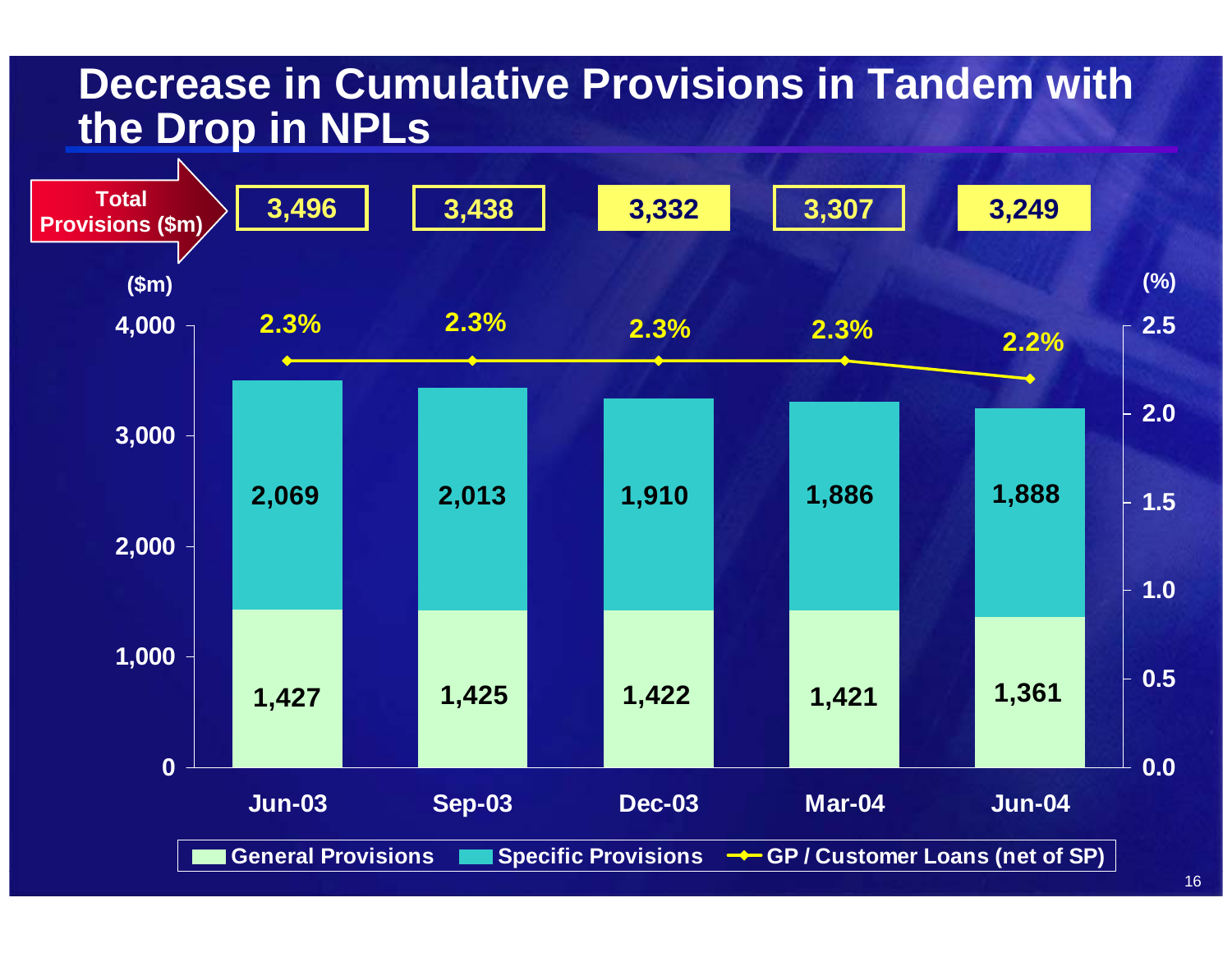# **Higher Provision Coverage against Total NPLs**

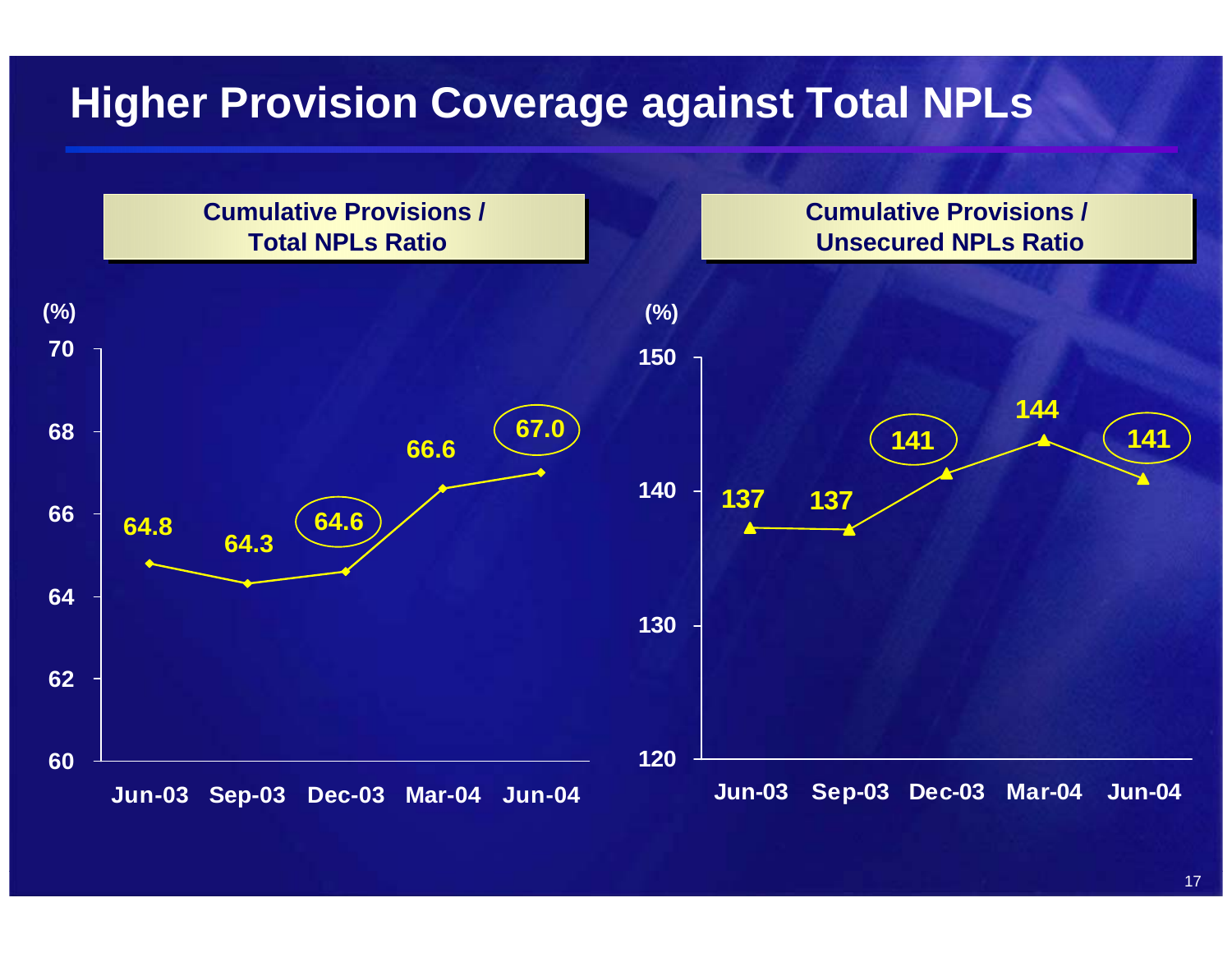### **Strong Capital Position**



**\* Including the U S \$1 billion 4.5 0 % Subordinated Note s due 2 013**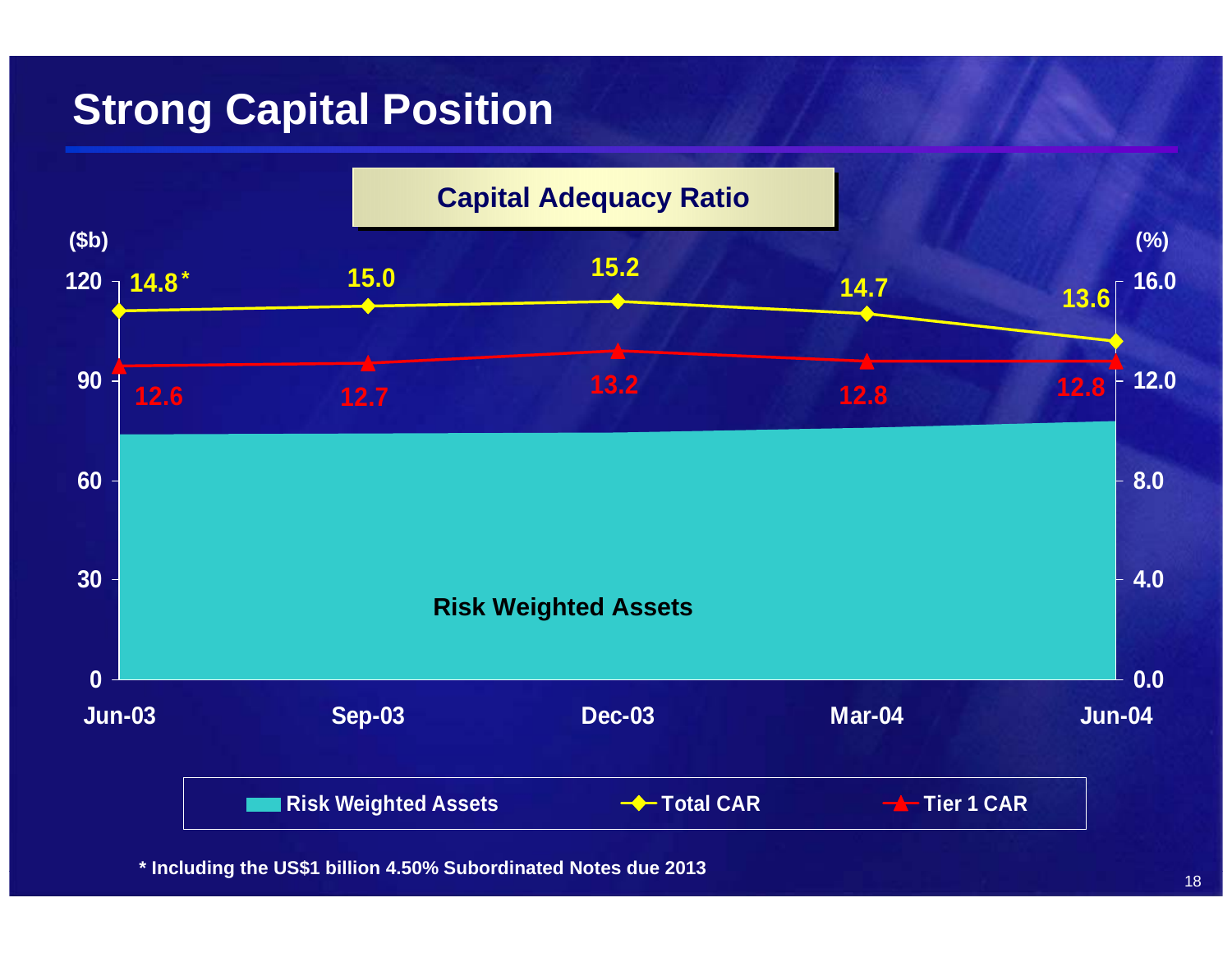# **Continue to Reward Shareholders with High Dividends**